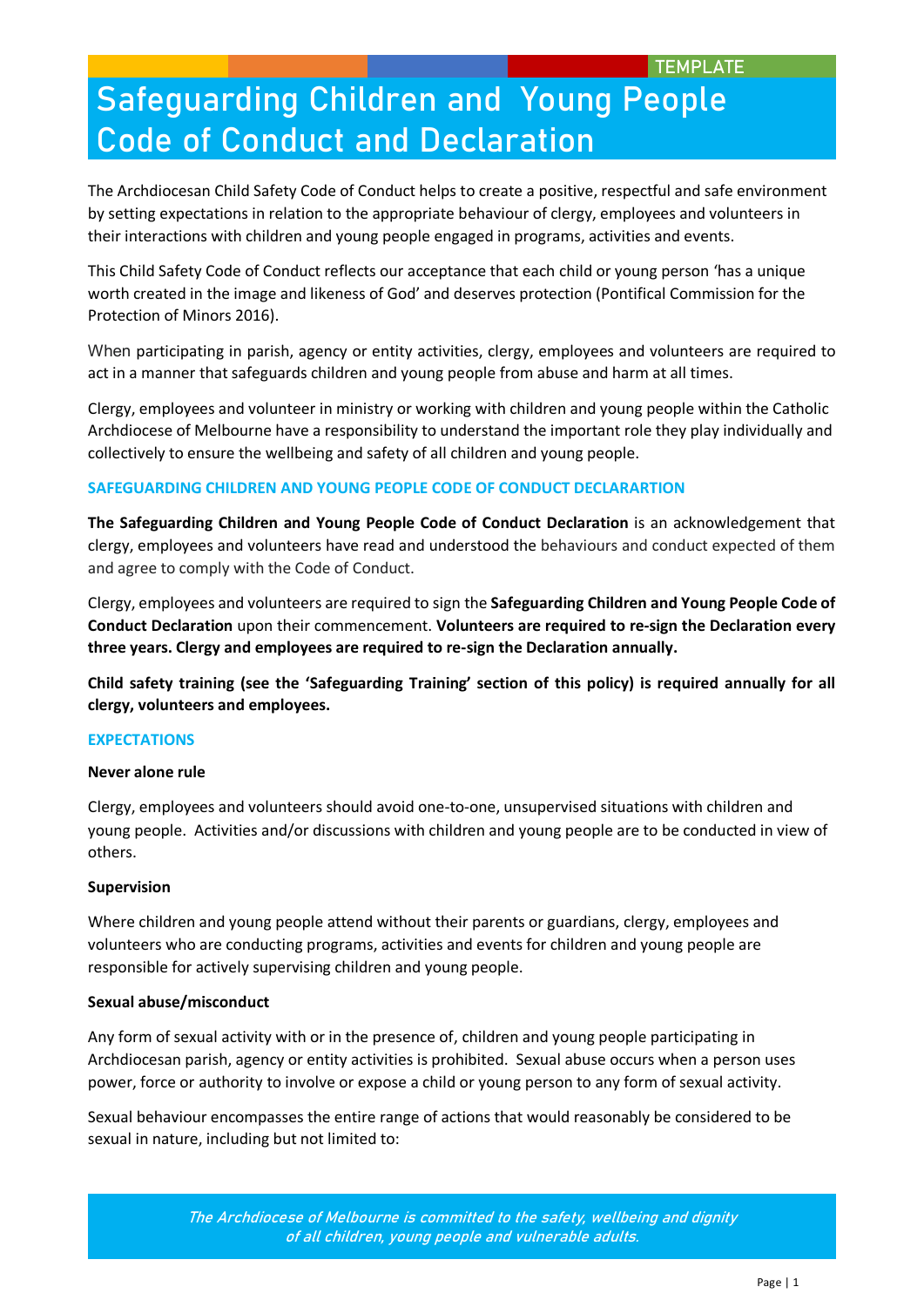- contact behaviour such as engaging in sexual intercourse, kissing, fondling or sexual penetration or exploiting a child through prostitution or producing child exploitation materials (i.e. pornography involving children and young people)
- non-contact behaviour such as flirting, engaging in sexually explicit discussion, making sexual innuendos, inappropriate text messaging, inappropriate photography, inappropriate online content or exposure to pornography or nudity
- grooming behaviour designed to engage children or young people in sexual activity (e.g. favouritism, gift giving, 'secret' contact with a child or young person, roughhousing, excessive affection).

## **Physical contact**

Creating a child safe environment does not mean no physical contact with children and young people. When working with children and young people, appropriate and non-intrusive physical contact may occur e.g. whilst playing sport, holding a baby at playgroup, providing first aid, or holding hands in a prayer activity.

While it is impossible to describe all possible instances of appropriate and inappropriate physical contact, the following principles may help to define contact that is appropriate.

Clergy, employees and volunteers may:

- Engage in physical contact that is non-intrusive and that would be deemed appropriate to the context, by a reasonable person (e.g. high five, pat on the shoulder, holding a young child's hand to cross the road, placing an arm around the shoulder of a distressed young person)
- Initiate contact in response to the needs of the child or young person consistent with the boundaries of the activity or program (e.g. picking up a child who has fallen over, providing first aid when a child is hurt, comforting a distressed child, adjusting sporting equipment with the child's permission).

Clergy, employees and volunteers are to:

- Explain to the child or young person what they are doing when engaging in physical contact and seek their permission prior to any contact occurring (e.g. "Can I put my hand on your shoulder to pray with you?")
- Respect signs that a child is uncomfortable with physical contact (e.g. a child moving away, or averting their eyes, showing distress).
- Respect cultural sensitivities specific to physical contact with children and young people from diverse cultures. Cultural practices and norms in relation to physical contact vary significantly and require exploration e.g. in some cultures it may be appropriate for a child to hold hands with an adult whereas in other cultural groups, physical contact with an unrelated adult or an adult of a different gender is not permitted.
- Respect the capabilities of children and young people with a disability (e.g. respect the independence of a young person who has a disability by asking whether they would like assistance).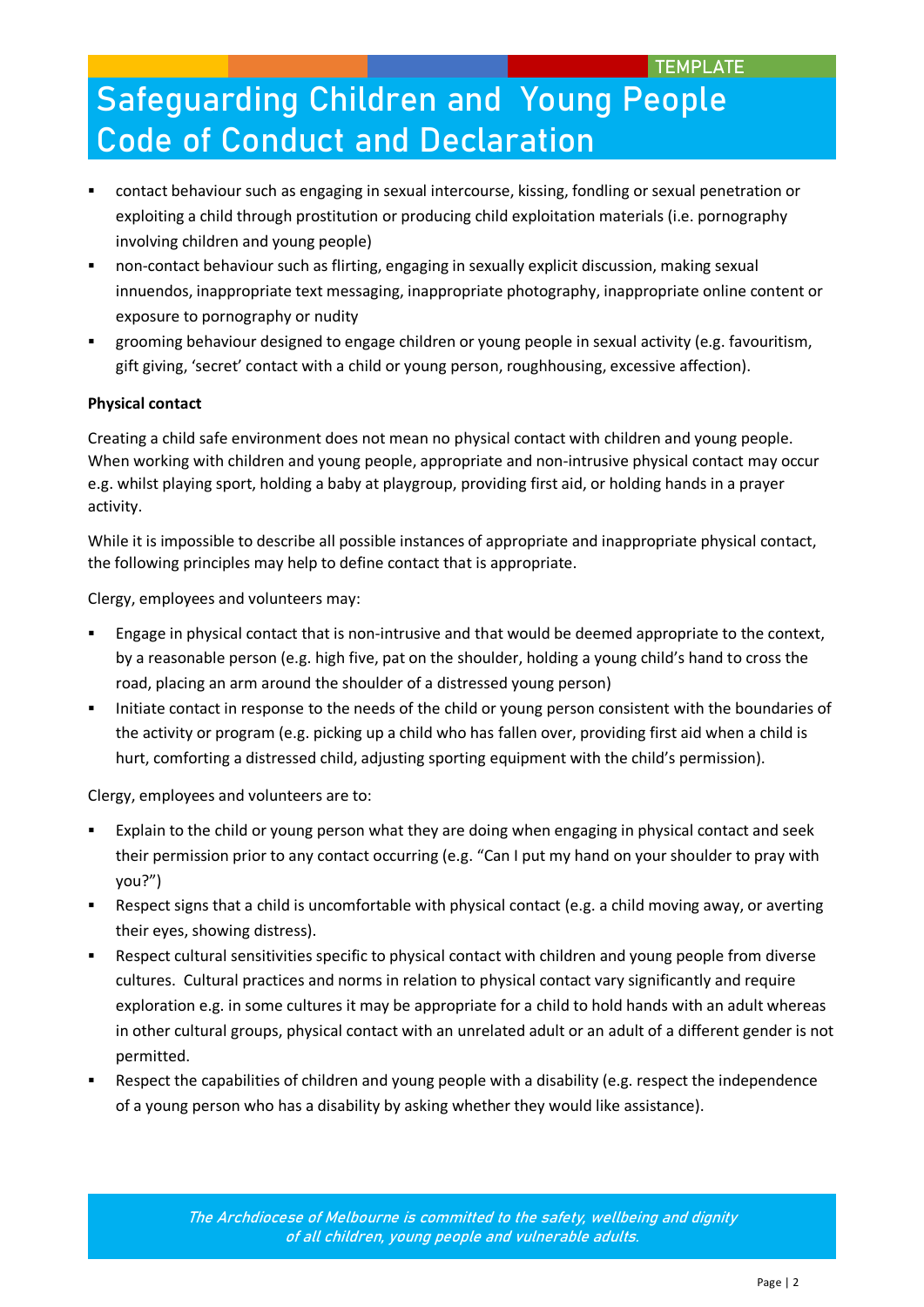Clergy, employees and volunteers are to avoid any physical contact:

- to the mouth, groin, genitals, buttocks and breasts other than in medical emergency situations (e.g. when using a defibrillator, giving mouth-to-mouth resuscitation)
- that is initiated by the employee or volunteer to meet their own needs (e.g. a volunteer who constantly hugs children or encourages them to sit on their lap because they are lonely)
- that would appear to a reasonable observer to be sexual in nature
- **EXECUTE:** intended to cause a child or young person distress or harm
- that involves roughhousing, wrestling, horseplay or tickling
- that is against a child or young person's wishes
- in relation to personal care that the child or young person does not require assistance with (e.g. toileting, dressing, showering)
- that occurs in private.

See **INFORMATION SHEET: Physical Contact** for additional information about ways to manage physical contact with children and young people in a manner that promotes their safety.

## **Use, possession or supply of alcohol and drugs**

Clergy, employees and volunteers must:

- Not consume alcohol or illegal drugs prior to or while engaging in the care of children and young people.
- Not be affected by prescription medication that may impair their capacity to provide care to children and young people.
- Provide a healthy smoke-free environment for children and young people (e.g. including e-cigarettes).

## **Illegal drugs**

A drug is defined as illegal, if it is prohibited by law e.g. heroin, cocaine, GHB, methamphetamine, cannabis.

Supplying alcohol or illegal drugs to children and young people is illegal and strictly prohibited. See **Administering Medication** section with regard to administering medication to children and young people.

### **Guiding children and young person's behaviour (discipline)**

We strive to ensure that all children and young people have a positive experience in our Archdiocese.

When working with children and young people, setting guidelines in collaboration with children and young people assists in guiding behaviour to promote the safety and wellbeing of all involved.

From time to time, behaviour management strategies may be required to:

- ensure a safe, positive and effective environment
- ensure the safety and wellbeing of children and young people
- manage disruptive behaviour.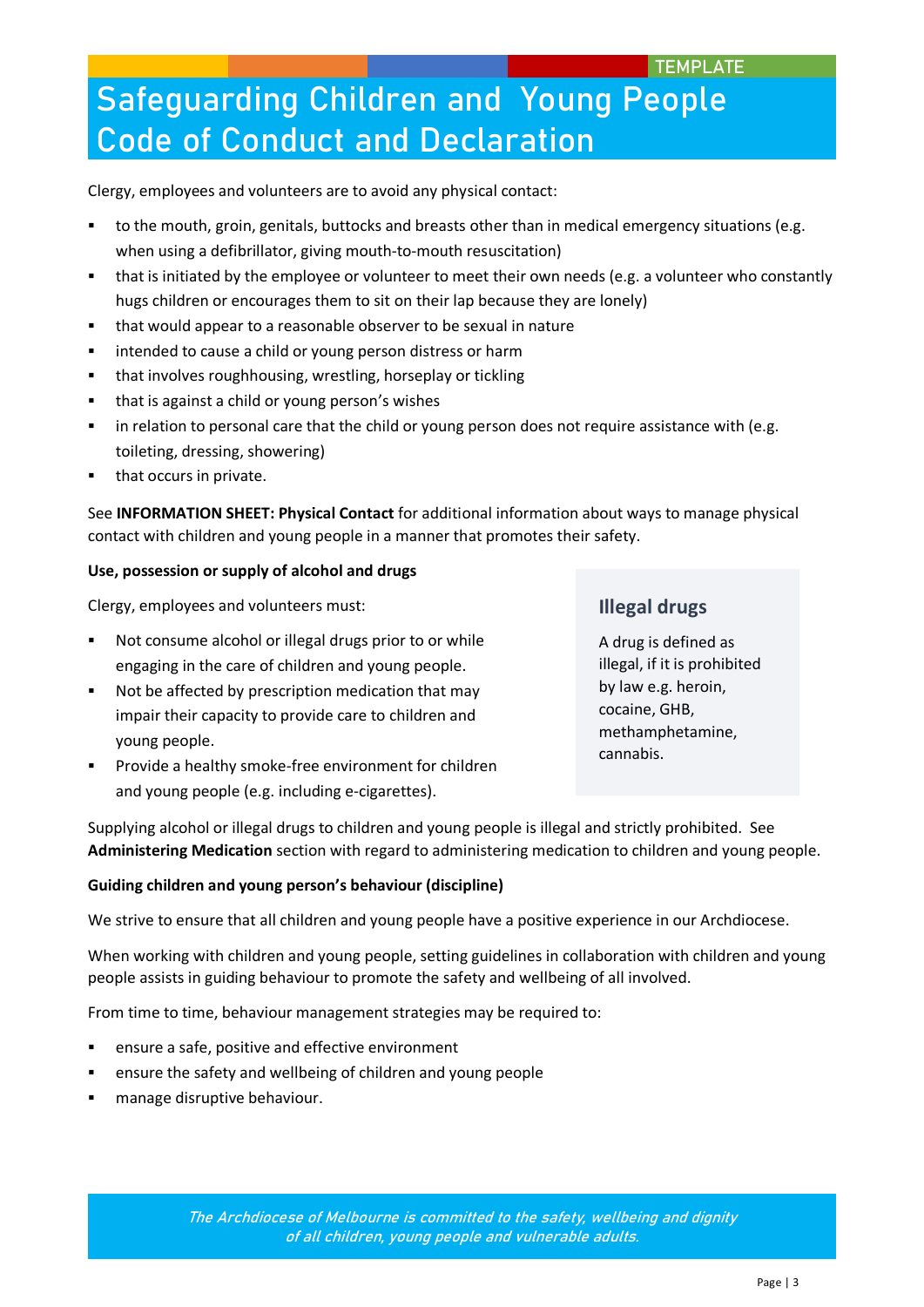Clergy, employees and volunteers must use fair, respectful and age and developmentally appropriate strategies. The child or young person is to be provided with clear direction and be given an opportunity to redirect their behaviour in a positive manner.

If a child or young person continues to behave in a manner that is challenging, it is advisable to communicate with parents or guardians and to work collaboratively to encourage positive behaviour.

Under no circumstances is physical (corporal) punishment permitted; nor is any form of treatment that could be considered as degrading, cruel, frightening or humiliating.

## **Giving gifts and/or money**

Gift giving from an adult to an individual child or young person can be construed as favouritism or grooming for the purposes of sexual abuse.

It is permissible to give gifts (of equal value) to a group of children and young people who participate in parish, agency or entity activities (e.g. a chocolate egg is given to children attending the Children's Liturgy during Easter).

Safety is ensured when gift giving is part of a parish, agency or entity activity (e.g. celebration of a milestone, festive occasion) with approval from a direct supervisor.

## **Managing requests for financial or material aid**

Providing financial or material aid should not be the responsibility of an 'individual' clergy member, employee or volunteer. Providing money or buying gifts can be construed as grooming behaviour.

If a child or young person requires financial or material aid, clergy, employees and volunteers are to discuss this request with relevant persons within the parish (or an immediate supervisor) within their parish, agency or entity to provide an appropriate parish, agency or entity response.

### **Language and tone of voice**

It is important to use appropriate language and tone in communicating with children and young people. This can affirm, support and encourage children and young people and build their self-confidence.

Intentionally or unintentionally, clergy, employees and volunteers can use language that harms, discourages, frightens, threatens and humiliates children and young people. Equally, the tone of voice used by adults can impact a child or young person's confidence and sense of safety.

Clergy, employees and volunteers are to:

- Use language that is positive and engaging, and avoid language that is threatening and frightening.
- Use a tone of voice that is appropriate to the context. For example, yelling words of encouragement during a sporting activity may be appropriate, however yelling at a child who has arrived late is not appropriate.
- Avoid discriminatory, racist or sexist language or treatment.
- Avoid derogatory, belittling or negative language including name-calling.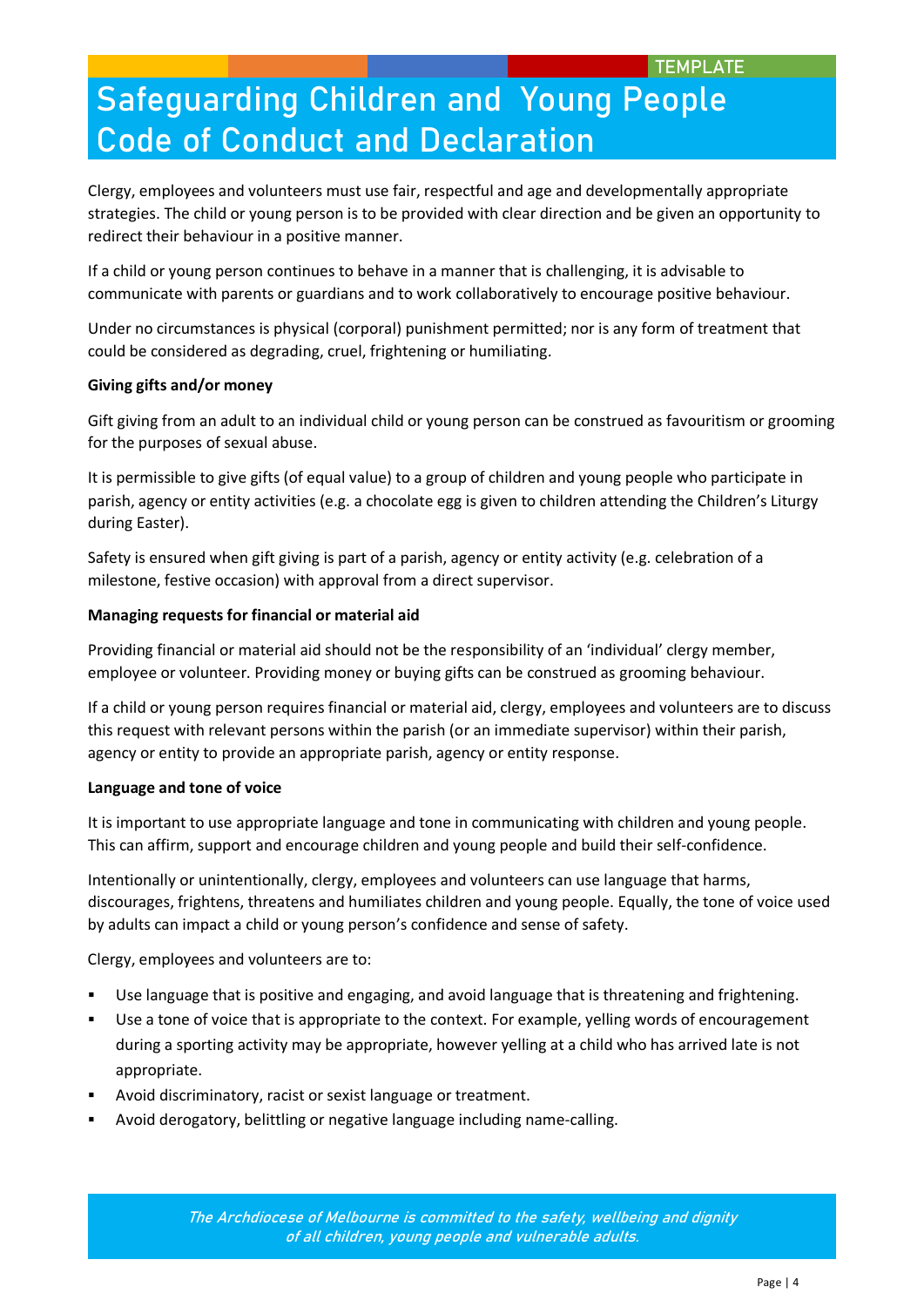- Avoid inappropriate comments about a child or young person (e.g. making a comment about a child's weight, intelligence, family situation, sexual orientation).
- Avoid language that is sexual in nature including suggestive humour, jokes and innuendo.
- Avoid profanity (e.g. swearing).

## **Photographs/videos of children or young people**

It is important to ensure that photographs or videos of children and young people are taken for a parish, entity or agency purpose. As part of a consent process, parents or guardians are to be informed about how photographs or video is likely to be used (e.g. website, noticeboard, newsletter) and where they are likely to be published.

When taking photographs or videos, clergy, employees and volunteers are to:

- At all times respect the parent or carer's decision for the child or young person to not participate. There are valid and compelling reasons why permission may not be granted (e.g. child custody, family violence and/or child protection matters may prevent a child or young person from being photographed to preserve their safety).
- Give children and young people an opportunity to consent to participating in the photography or video where appropriate.
- Take photographs and video in the presence of others (i.e. with supervision), not alone or in secret.
- Ensure that children and young people are appropriately dressed and posed.
- Ensure that the content of the photograph or video is not offensive (e.g. sexual, racist, violent, threatening).
- Not store or keep photographs or video for personal use. For example, video of a children's choir is to be downloaded and transferred to the appropriate parish, agency or entity storage device or computer drive as soon as practicable, and deleted from personal equipment.

The parish, agency or entity is to:

- Consider the potential of the child or young person to be stigmatised through public association. For example, posting a photograph of a child who is experiencing disadvantage collecting a food parcel may potentially lead to teasing or bullying.
- Limit identity information to prevent the child from being located. For example, consider not adding names to a photograph caption.

See **INFORMATION SHEET: Photography and Video of Children and Young People** for additional information about safeguarding children and young people when taking and publishing photographs and video.

## **Use of electronic communication including social media**

Parish, agency or entity clergy, employees and volunteers should not use any 'private' communication channels (e.g. personal email account, personal social media account) to communicate with parish, agency or entity children and young people for parish, agency or entity purposes.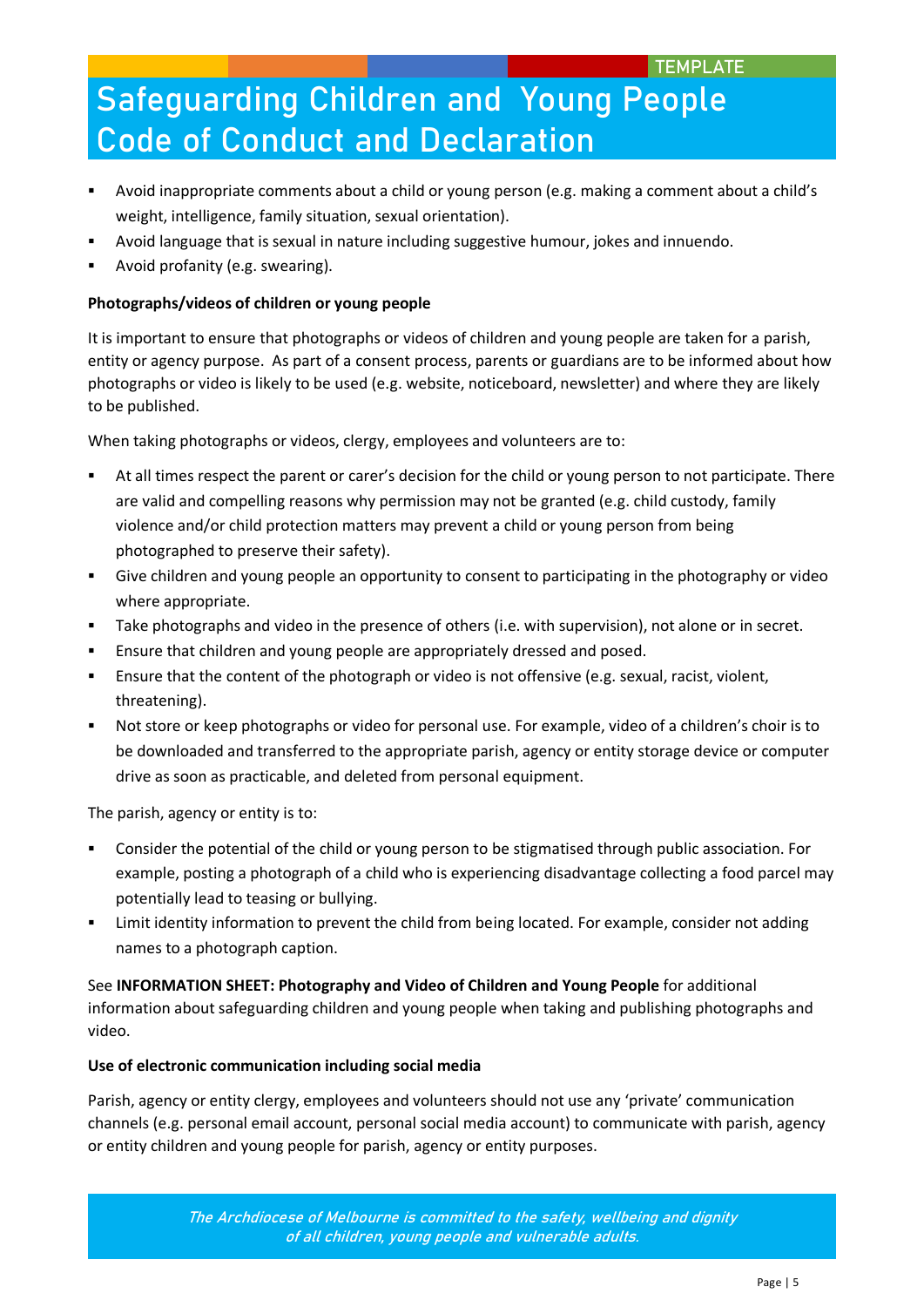They are to:

- communicate using parish, agency or entity devices, if available (e.g. work mobile phone)
- set up or utilise parish, agency or entity emails (e.g. *nameofparish*@cam.org.au)
- 'copy in' parents and guardians (and other relevant parties e.g. program coordinator)
- direct communication to the group rather than an individual
- communicate through specific 'group' pages set up in social media platforms (and include parents and guardians in this group)
- restrict communication to issues directly associated with delivering the activity or program
- convey the service-related message in a polite and friendly manner, limiting personal content
- avoid any communication including texts, photographs, video, website links or jokes that a reasonable observer could view as being of a sexual nature, derogatory, discriminatory, threatening, illegal or obscene
- save and keep a record of communication
- make a clear distinction between social communication where a pre-existing social relationship exists (e.g. relative, friend) and communication for the purposes of parish, agency or entity programs, activities or events.

They are not to:

- under any circumstances request that a child or young person keep any communication secret
- use communication to arrange 'secret' contact with a child or young person outside the boundaries of the program or activity
- encourage children and young people to communicate in private online settings (e.g. chat rooms, game sites or via any other channel) that is not authorised by the parish, agency or entity
- include information that could reasonably be used by a third party to identify or make contact with a child or young person (e.g. do not add a young person's mobile phone number to a post).

It is important to note that perpetrators of child sexual abuse, may use their role to "befriend" children and young people via electronic communication and facilitate contact "outside" of the supervisory structures of the parish, agency or entity program, activity or event.

See **INFORMATION SHEET: Electronic Communication Including Social Media** for useful information about the use of electronic communication with children and young people.

## **Disclosure of criminal charges or convictions**

A member of the clergy, employee or volunteer subject to a Working with Children Check and/or a criminal history record check within the Catholic Archdiocese of Melbourne shall immediately inform:

- their "manager" e.g. parish priest, if they are an employee or volunteer
- the Vicar General if they are a member of the clergy
- if they are charged or convicted with a criminal offence relevant to their ministry or work within the Archdiocese.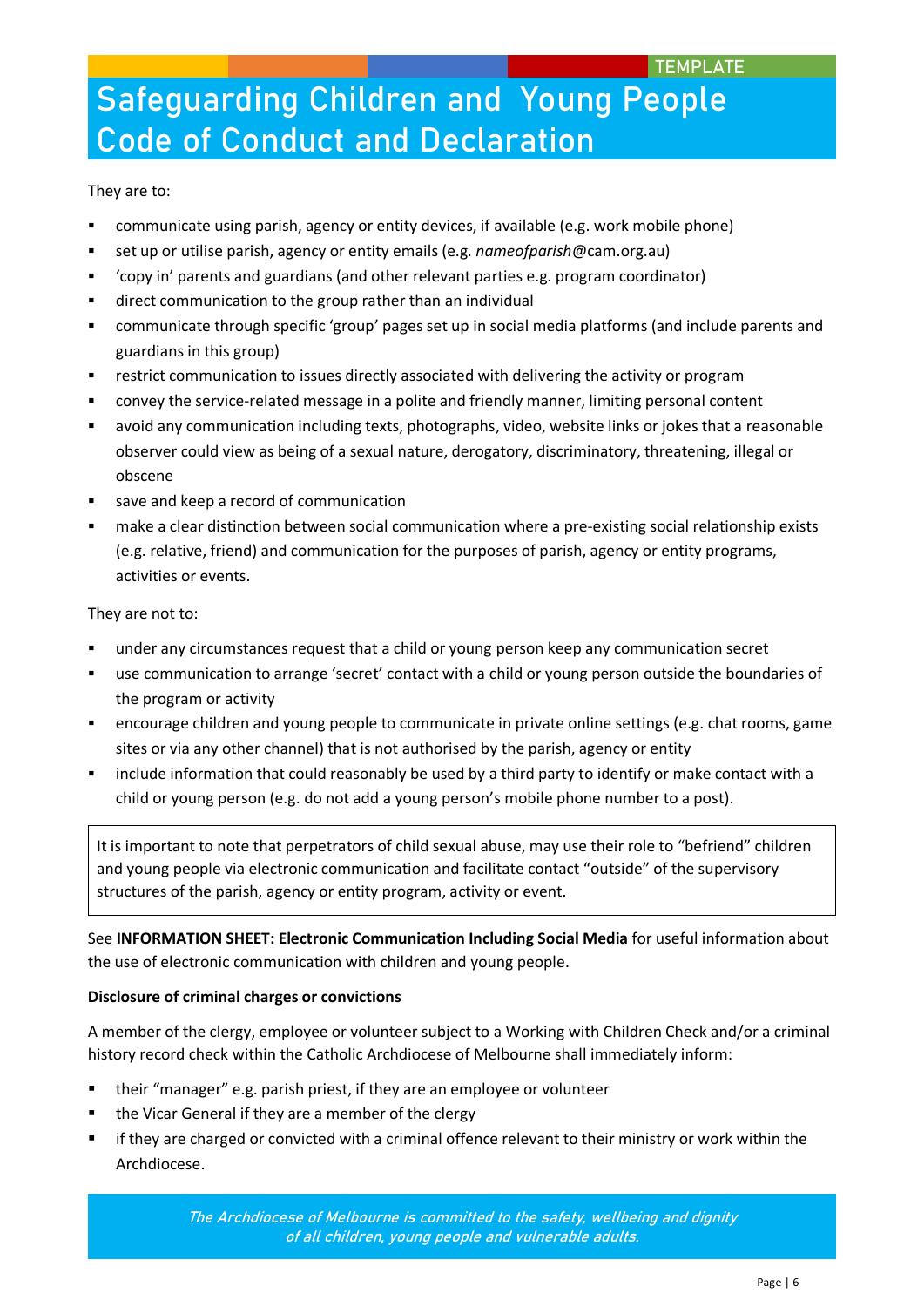### **SAFEGUARDING CHILDREN AND YOUNG PEOPLE CODE OF CONDUCT DECLARATION**

## **The completion of the Child Safety Code of Conduct Declaration is a requirement of a person's engagement within a Catholic Archdiocese of Melbourne parish, agency or entity.**

### **Failure to submit this declaration is a serious matter and may incur disciplinary action.**

Archdiocesan clergy, employees and volunteers are committed to upholding a duty of care to all children and young people and taking all reasonable steps to protect children and young people from all forms of abuse and harm. At the Catholic Archdiocese of Melbourne, clergy, employees and volunteers commit to safeguard the health and wellbeing of children and young people by:

### **Keeping children and young people safe from abuse and harm**

- Not engage in any form of child abuse or harm including emotional, physical and sexual abuse or neglect.
- Avoid any form of physical punishment or degrading, cruel, frightening or humiliating treatment.
- Ensure that physical contact is appropriate, non-intrusive and not sexual in nature.
- Avoid developing relationships with children and young people that can be construed as favouritism and/or grooming.
- Use respectful language and tone when communicating with children and young people and avoid language that harms, discourages, frightens and humiliates children and young people.
- Avoid language that is sexual, discriminatory and racist in nature including suggestive humour, jokes or innuendo.

### **Creating a physically and psychologically safe environment**

- Ensure that an adult is never alone with a child or young person and they do not seek to make contact with a child or young person that places them at risk of abuse
- Ensure that children and young people in your care are appropriately supervised at all times.
- Use fair, respectful and developmentally appropriate strategies to guide the behaviour of children and young people in a positive manner.
- Ensure that photographs or video of children and young people are taken with the consent of parents or guardians within the context of the parish, agency or entity activity.
- Use social media and digital communication in a manner that does not exploit or place children and young people at risk.
- Act to remove and/or minimise any physical or environmental risks that could adversely impact children and young people.
- Not consume alcohol or illicit drugs before or while engaging in the care of children and young people or being adversely affected by prescription medication.
- Not supply alcohol and drugs to children and young people.
- Immediately notify management if charged or convicted with a criminal offence (if subject to a criminal history record check in relation to your involvement with a CAM parish, agency or entity).